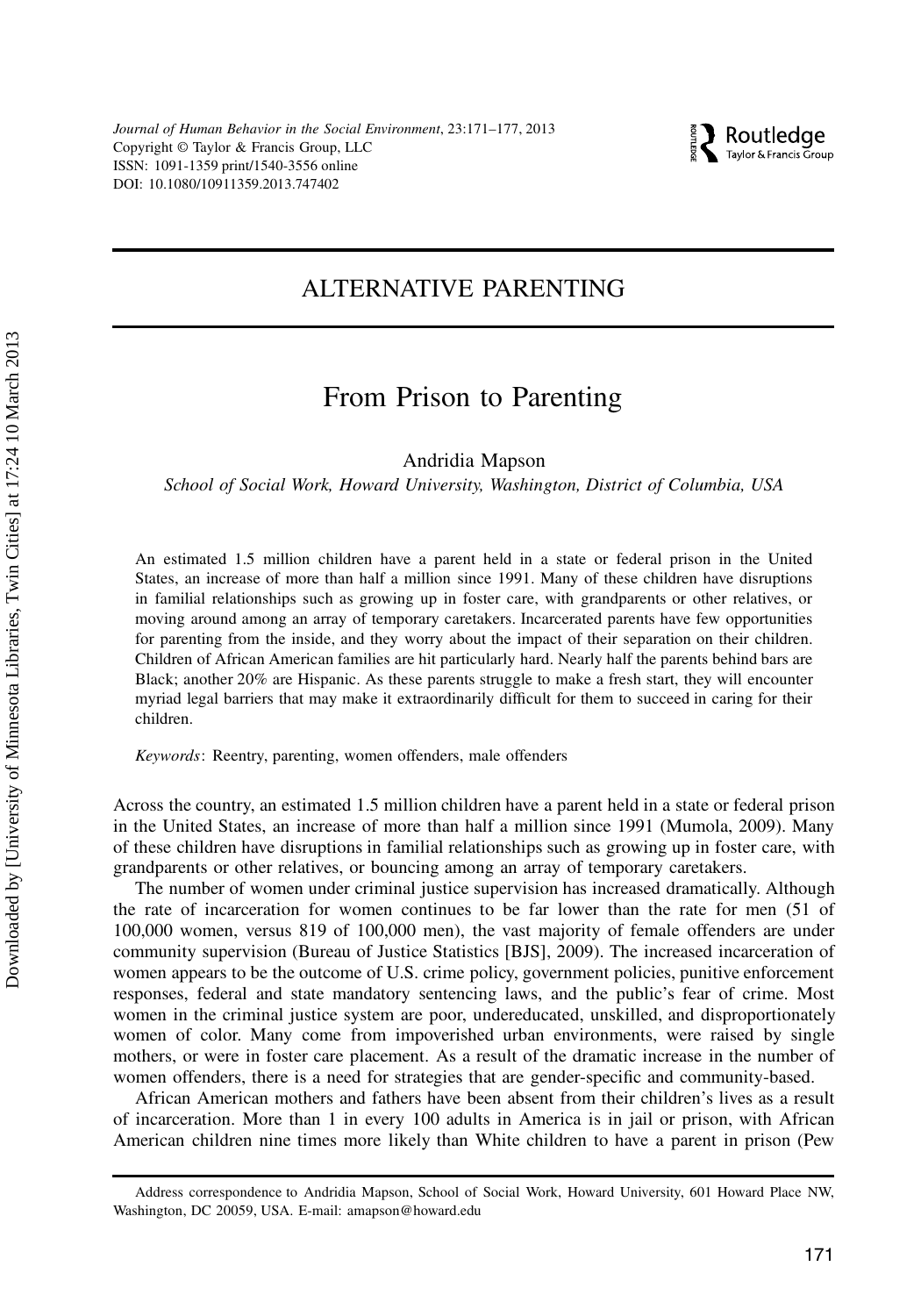Charitable Trust, 2008). Sixty-three percent of federal prisoners and 55% of state prisoners are parents of children under the age of 18, with the average age being 8. When parents are imprisoned, it has a negative impact on their children. As a result of parental incarceration, these children face financial instability, with problems being the most severe for already vulnerable families and caregivers who maintain contact between the incarcerated parent and their child. Family relationships become unstable, school behavior and performance suffer, and shame and social stigma are brought to the family (Pew Charitable Trust, 2008).

Incarceration rates doubled in the last decade as result of stringent policies geared toward punishing drug offenders. As a result, these policies resulted in a disproportionate amount of incarceration among less advantaged individuals, families, and groups (Western  $\&$  Wildeman, 2009). Race continues to be a factor influencing drug policies, and sentencing is most severe for the use or distribution of drugs that some consider to be used primarily by minority groups.

Reconstructing relationships can be a source of healing, connection, and support that women exiting prison need. Healthy relationships become a crucial ingredient for a woman reconstructing her life after release from prison along with support for positive relationships. There must be attention to the other complicated weaves of women's lives that constrain their choices (Maeur, Potler, & Wollfe, 1999). We know who goes to prison and understand the many consequences of women's incarceration and the forced separation from families and communities but know less about how women exit prison and manage the process of reentry.

Relational theory is one of the developments that have come from an increased understanding of gender differences and specifically of the different ways in which women and men develop psychologically (Steffensmeier & Allen, 1998). Relational theory has three major concepts:

Cultural context: This concept recognizes the powerful impact of cultural context on women's lives.

Relationships: This concept focuses on the importance of relationships as the central feature in women's development. This theory focuses on women's connection with others.

Pathways to growth: This concept focuses on women's relational qualities and activities as strengths that provide pathways to healthy growth and development (Kaplan, 1984).

Relational theory affirms the power of connection and pain of disconnection for women. Most programs have been designed for men by men. In order to develop services for women, they need to be created for them based on the reality of their lives and what is known about female growth and development, taking gender-responsiveness into consideration (Kaplan, 1984).

We need to understand relational theory in order to develop effective services and to avoid recreating in correctional settings the same kinds of growth-hindering and -violating relationships that women experience in society at large. It is also important to consider how women's life experiences may affect how they will function both within the criminal justice system and during the process of their transition and successful reentry into the community. The importance of understanding relational theory is reflected in the recurring themes of family seen in the lives of female offenders. "Females are far more likely than males to be motivated by relational concerns. Situational pressures such as threatened loss of valued relationships play a greater role in female offending" (Steffensmeier & Allen, 1998, p. 16).

#### Incarcerated Mothers

The average adult female offender is a minority between the ages of 25 and 29 who before arrest was a single parent living with one to three children. She comes from a single-parent or broken home. About half of her other family members are incarcerated, which includes 54% of her brothers and sisters. She dropped out of high school, is unemployed, is likely to have been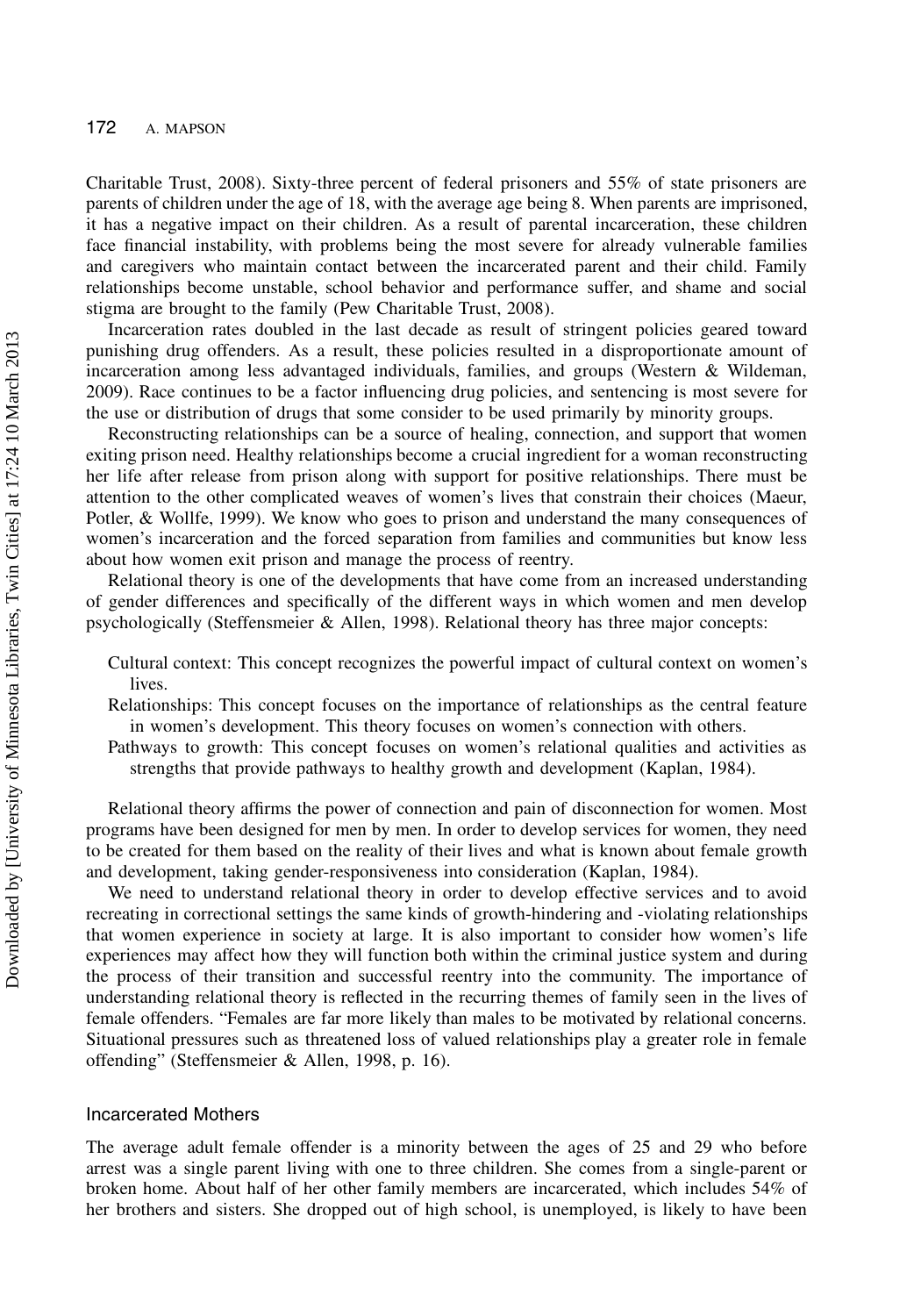the victim of sexual abuse, began using alcohol or drugs between the ages of 13 and 14, and has "... committed crimes for the following primary reasons: to pay for drugs, relieve economic pressures, or poor judgment" (Annie E. Casey Foundation, 1999).

The majority of incarcerated women lived with their children prior to incarceration. At the national level, although both men and women prisoners were likely to be parents of minor children, women were far more likely than men to be living with their children in the month before arrest or just prior to incarceration, indicating the importance of focusing on women prisoners and their children (Glaze & Maruschak, 2008).

The impact of a mother's arrest and incarceration on a family is often more disruptive than that of a father's arrest and incarceration. That is because approximately two-thirds of incarcerated mothers were the primary caregivers for at least one child before they were arrested. About 60% of children live with grandparents (usually maternal) after their mother's incarceration, 17% live with other relatives, and a fourth live with non-relatives (often in foster care). In contrast, only half of incarcerated fathers were living with their youngest child prior to incarceration, and most of their children (nearly 90%) continued to live with their mothers after the incarceration (American Correctional Association, 1990).

It is difficult for parents to maintain contact with their children while they are incarcerated. More than half of incarcerated mothers do not receive any visits from their children while they are in prison. The single most significant reason for lack of contact is the children's distance from their mothers' prisons, many of which are located far from major population centers (American Correctional Association, 1990).

## Incarcerated Fathers

A large percentage of African American fathers have been absent from their families due to high rates of incarceration. Some forget that these fathers in prison or jail are not just inmates but are also parents. This group differs from any other due to history of abuse, drug use, violence perpetration, low levels of education, and socioeconomic status (Johnson & Waldfogel, 2004). African American males are often challenged with proving themselves as contributors to the family but may experience strain as providers due to few employment opportunities. Fathering children from multiple relationships is common among incarcerated fathers but can have consequences for the children if the father did not reside in the home prior to incarceration. Research suggests that fathers who form new families; tend to have less contact with children from previous relationships (Logan, Manlove, Ikramullah, & Cottingham, 2006). As a result, fathers have different provider roles with their different children.

Fathers in prison seldom see their children, and their contact is often dependent upon their relationship with the child's mother (Modecki & Wilson, 2009). Any information they receive on the well-being of their children comes from family members. Incarcerated men who are married have more frequent visits from their children than single men. Incarcerated fathers do care about their children and how their children perceive them. They express concern and wonder whether another man in their children's life has replaced them (Modecki & Wilson, 2009).

Imprisoned fathers have unique challenges but have the same concerns as other fathers. While incarcerated, fathers are viewed as useless to their children by families and limited in parenting opportunities. Regardless of these barriers, there are those who try hard to be good fathers to their children even during periods of forced separation (Modecki & Wilson, 2009).

#### Children Affected

Children are impacted by the incarceration of a parent. They are likely to suffer from behavioral and emotional problems, poor academic performance, truancy, school failure, substance use,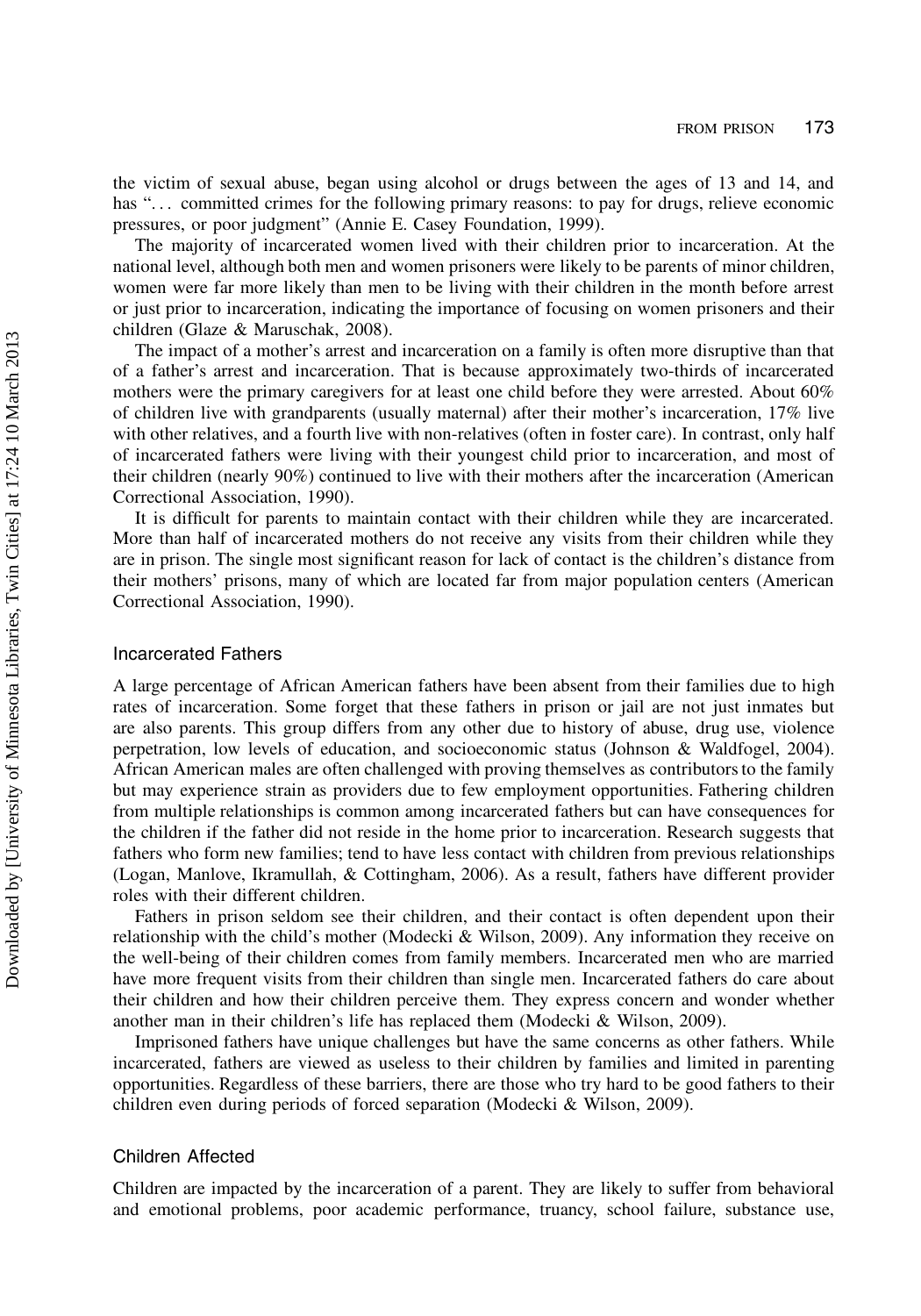## 174 A. MAPSON

and self-esteem issues and enter the criminal justice system (Bilchik, Seymour, & Kreisher, 2001). These affected children also experience poverty, parental substance abuse, and changes in caregivers in their environments. Research indicates that children with incarcerated mothers are at greater risk for environmental stressors than children with incarcerated fathers. Those children with incarcerated fathers are more likely to live with their mothers during their father's incarceration and may not be subjected to homelessness and mental and physical health problems. Children with incarcerated mothers are more likely to live with other family members or grandparents or in foster care (Glaze & Maruschak, 2008).

## Parent Education in Prison

Parent education programs can assist in reducing the negative consequences of children having an incarcerated parent. These programs can develop skills and behaviors that are necessary in reducing recidivism and help the process of reuniting children with their parent after release. Research suggests that incarcerated parents suffer from substance abuse, family histories of violence, and lack of role models and are victims of physical and sexual abuse (Feinman, 1994).

Parent education has been known to have positive outcomes for participants because they teach parenting skills, communication skills, and improve parent attitudes. They have also been found to increase knowledge of child behavior management and child development (Thompson & Harm, 2000). The purpose of these programs is to teach incarcerated parents new skills that can reduce the negative impact the incarceration has had on the child.

Studies have shown that participating in educational programs lowers recidivism rates compared to those who do not participate. Recidivism is also lower for those who maintain family contact while incarcerated. Parent education is beneficial because it teaches parenting skills, strengthens family bonds through visitation, and reduces recidivism rates (Chappel, 2004). Providing this program during a time of separation is crucial, particularly since most incarcerated parents plan to reunite with their children upon release.

## Jail/Prison Policies

Jail/prison policies affect a parent's contact with a child during incarceration. The courts and child welfare systems developed laws that take into account the rights of the parents and the interests of their children. With the enactment of the Adoption and Safe Families Act of 1997, the balance has become more stringent for incarcerated parents who have children in the foster care system (Adoption and Safe Families Act [ASFA], 2000). The ASFA requires child and family agencies to make efforts to reunify parents, but the focus is also on adoption, which could lead to permanent placement with others instead of with biological parents.

Several barriers exist for incarcerated parents with a child in foster care when organizing visitation, mainly due to lack of coordination between the two systems. Fewer children live in foster care than with the other parent or another relative when a parent is incarcerated, suggesting that contact with an incarcerated parent is a decision made by a family member versus a judge (Glaze & Maruschak, 2008). When a dispute does arise regarding contact between a child and an incarcerated parent, child and family courts will determine the type of contact that is in the best interest of the child. This decision becomes final until the incarcerated parent is released from jail or prison because an appeal is difficult.

Jail and prison policies affect the level of contact children have with an incarcerated parent. Some facilities have full contact visits, which allows physical contact; barrier contact, which occurs through Plexiglas; or open contact, which involves no barrier, but physical contact is not allowed (Sturges & Hardesty, 2005), The policy chosen by a facility is based on the level of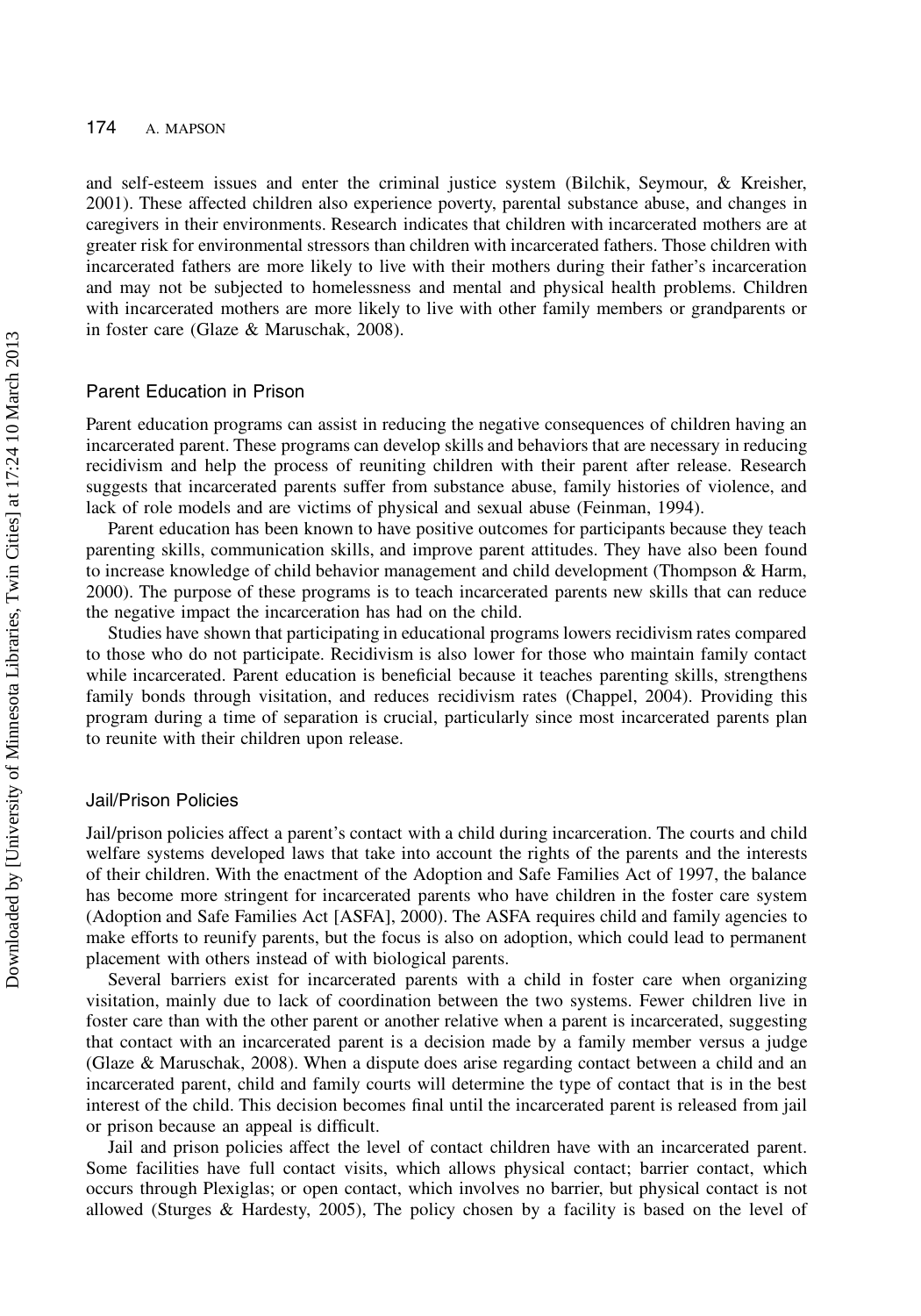security and safety concerns, but jails offer fewer opportunities for physical contact for children and incarcerated parents than prisons.

Incarcerated parents have reported concerns about their children visiting them in jail or prison. Most of these concerns are due to the correctional environment, policies, and location (Clarke et al., 2005). A majority of incarcerated parents also do not want their children to visit due to the emotional effect the visit will have on the child. The environment and lack of contact have been correlated with emotional distress although the child has expressed interest in visiting the parent. An alternative to jail or prison visitation in order to decrease emotional distress could be telephone calls or written letters that allow the child and incarcerated parent to maintain some form of contact (Loper, Carlson, Levitt, & Scheffel, 2009). A benefit of these forms of contact is an opportunity for the incarcerated parents to maintain a parental bond with their children while helping to maintain the healthy and emotional stability of the child.

## Barriers to Reentry

Offenders who return to their communities from prison or jail must often simultaneously comply with conditions of probation or parole, achieve financial stability, access health care, locate housing, and commence the process of reuniting with their children. Without strong support in the community to help them negotiate the rules and regulations of public agencies, many offenders quickly spiral back into a life of substance abuse, prostitution, and related crimes.

Incarcerated women face unique problems on release, and they tend to need more support than male prisoners for several reasons. First, they are more likely to return home to child caretaking responsibilities, usually as single parents. Second, their earning abilities are far lower than those of most male prisoners, but they face the same financial obligations such as court costs, costs for required programs and counseling, and parole fees in addition to often being the sole provider for minor children. Third, many of these women were involved in the criminal justice system because of their relationship with a criminal male. If they are released into high-pressure situations with limited resources, many will return to dysfunctional relationships in order to provide for themselves and their children. Without adequate support, the likelihood of recidivism is quite high. As these mothers struggle to make a fresh start, they will encounter myriad legal barriers that may make it extraordinarily difficult for them to succeed in caring for their children.

The Temporary Assistance to Needy Families welfare reform legislation of 1996 (TANF) and the 1997 ASFA often present oppressive roadblocks to women leaving prison. The policies do not address the lack of adequate financial support for poor relatives caring for children whose parents are incarcerated and stipulate against financial support for poor parents with drug felony convictions who are the primary care takers for their children upon release from prison.

A second policy affecting former women prisoners is the 1997 ASFA. This Act had as its goal the reduction of children in foster care, increased permanent placement with relatives, increased adoptions, and the increased number of children safely reunited with biological parents. The negative unintended effects of this law include the increased terminations of parental rights; a limited increase in adoptive homes (especially for older children and children with disabilities); increases in both formal and informal kinship care—often without the necessary financial support for these kinship arrangements; and a lack of adequate time to achieve reunification with incarcerated parents and parents needing substance abuse treatment (Allard, 2010).

Last, disinvestment in communities and deterioration of housing stock have led to the displacement of lower income households in urban centers, the destination of most women leaving prison. In addition, the federal government's "One Strike Initiative" provided for under Section 9 of the Housing Opportunity Program Extension Act of 1996 allows public housing authorities to evict or refuse housing to applicants based on their personal use of an illicit substance or a felony drug conviction. The law holds particular risks for low-income women of color who are most often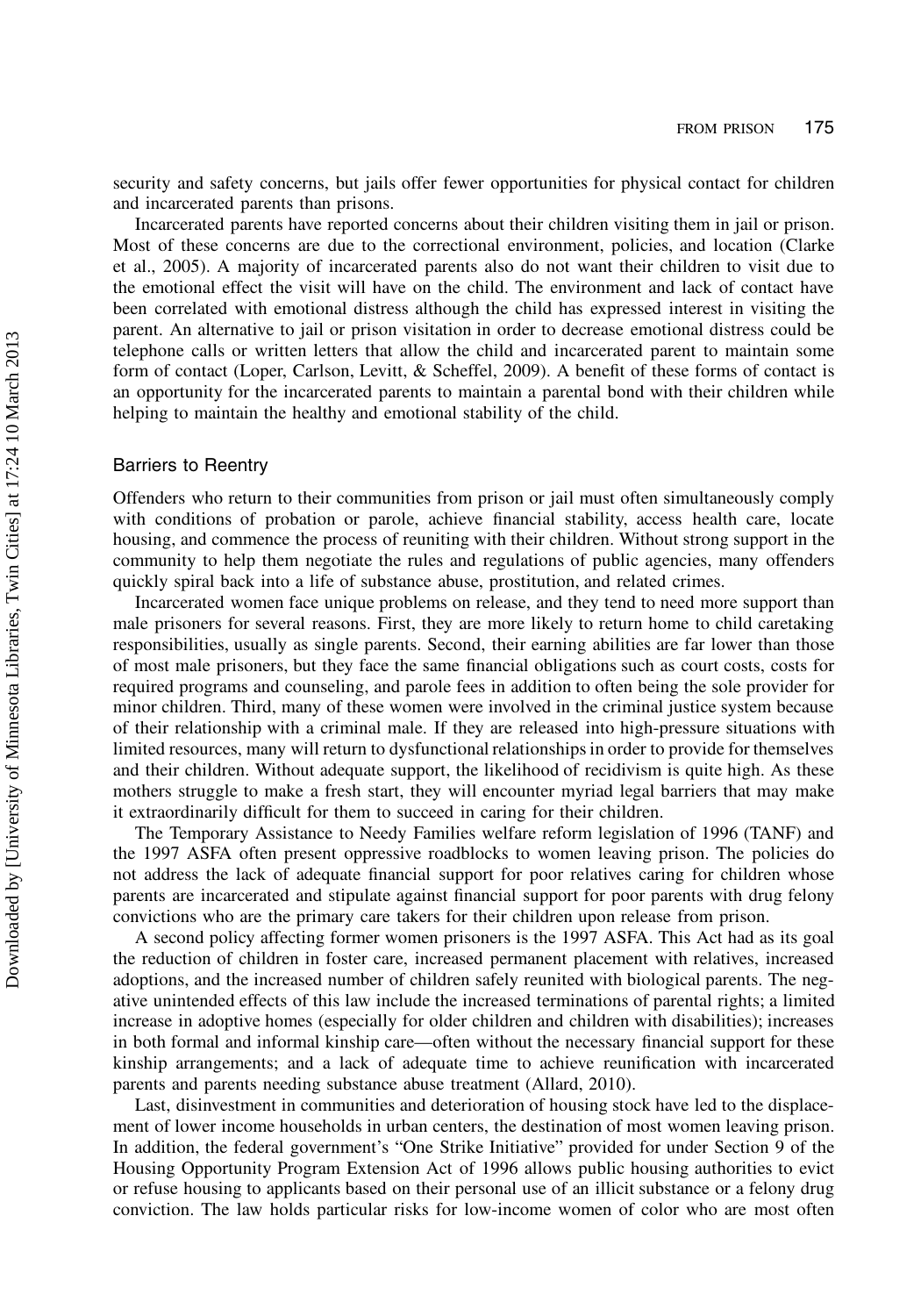## 176 A. MAPSON

the head of household in public and subsidized housing. Not only can a tenant be evicted due to her own drug use, but she can be evicted because a visitor possesses or uses drugs without her knowledge. States vary in the length of time the ban is in effect; in Illinois, for example, the bar on admission to public housing is 5 years for all felony convictions. This effectively precludes many released women who served a sentence for a drug offense from reapplying for public housing (Goswami, 2002).

## **CONCLUSION**

Incarcerated parents care a great deal about their children and try to maintain contact regardless of the barriers set before them. The barriers to maintaining parent-child relationships when a parent is incarcerated vary from jail/prison policies, judges' orders, caregivers, and assumptions about the impact a visit can have on a child. Contact between incarcerated parents and their children can be extremely beneficial to the child. Being able to see and speak with their parents may reduce children's fears. Parent-child contact is most beneficial when parents plan to live with their child after release, but it can be beneficial in any situation where the incarcerated parents plan to maintain a relationship with their child. A recommendation would be child-friendly visitation areas at the facilities in order to minimize the trauma experienced by children. Correctional facilities may want to consider programs that enhance contact between incarcerated parents and their children. Another recommendation is to improve counseling services to the incarcerated parents and their children. It would be beneficial to provide counseling services while the parents are incarcerated and joint services to the entire family after release. Upon release, it is important to have assistance and support in locating and obtaining safe housing as well as finding employment that will allow them to meet the obligations that many of these incarcerated parents face. Therefore, reentry assistance is imperative.

A majority of incarcerated women were neglected or abused as children and need intensive therapy and support (Covington, 2007). As a result of their parents' being incarcerated, children continue to move around frequently, staying with more than one caregiver and being separated from siblings. This can lead to attachment issues in small children and alienation in older children. A thorough assessment of the children themselves would be beneficial in order to determine what services they might need. Last, it is recommended that the children be assessed at the time of their parent's incarceration and then at regular intervals to determine their ongoing needs.

## **REFERENCES**

Adoption and Safe Families Act of 1997, Public Law No. 105-89, 111 Stat. 2115, 65 F.R. 4020 (2000, January 25).

Allard, P. (2010). Life sentences: Denying welfare benefits to women convicted of drug offenses. Washington, DC: The Sentencing Project.

1990–1999. The Journal of Correctional Education, 55, 148–169.

Clarke, L., O'Brien, M., Godwin, H., Hemmings, J., Day, R.D., Connolly, J. . . . & Van Leeson, T. (2005). Fathering behind bars in English prisons: Imprisoned fathers' identity and contact with their children. Fathering: A Journal of Theory, Research, and Practice About Men as Fathers, 3, 221–241.

American Correctional Association. (1990). The female offender (p. 6). Arlington, PA: Kirby Lithographic Co., Inc.

Annie E. Casey Foundation. (1999). Partnerships between corrections and child welfare. Baltimore, MD: The Women's Prison Association & Home, Inc.

Bilchik, S., Seymour, C., & Kreisher, K. (2001). Parents in prison. Corrections Today, 63(7), 108–111.

Bureau of Justice Statistics. 2009. Incarcerated parents and their children. Washington, DC: U.S. Department of Justice. Chappel, C. A. (2004). Post-secondary correctional education and recidivism. A meta-analysis of research conducted